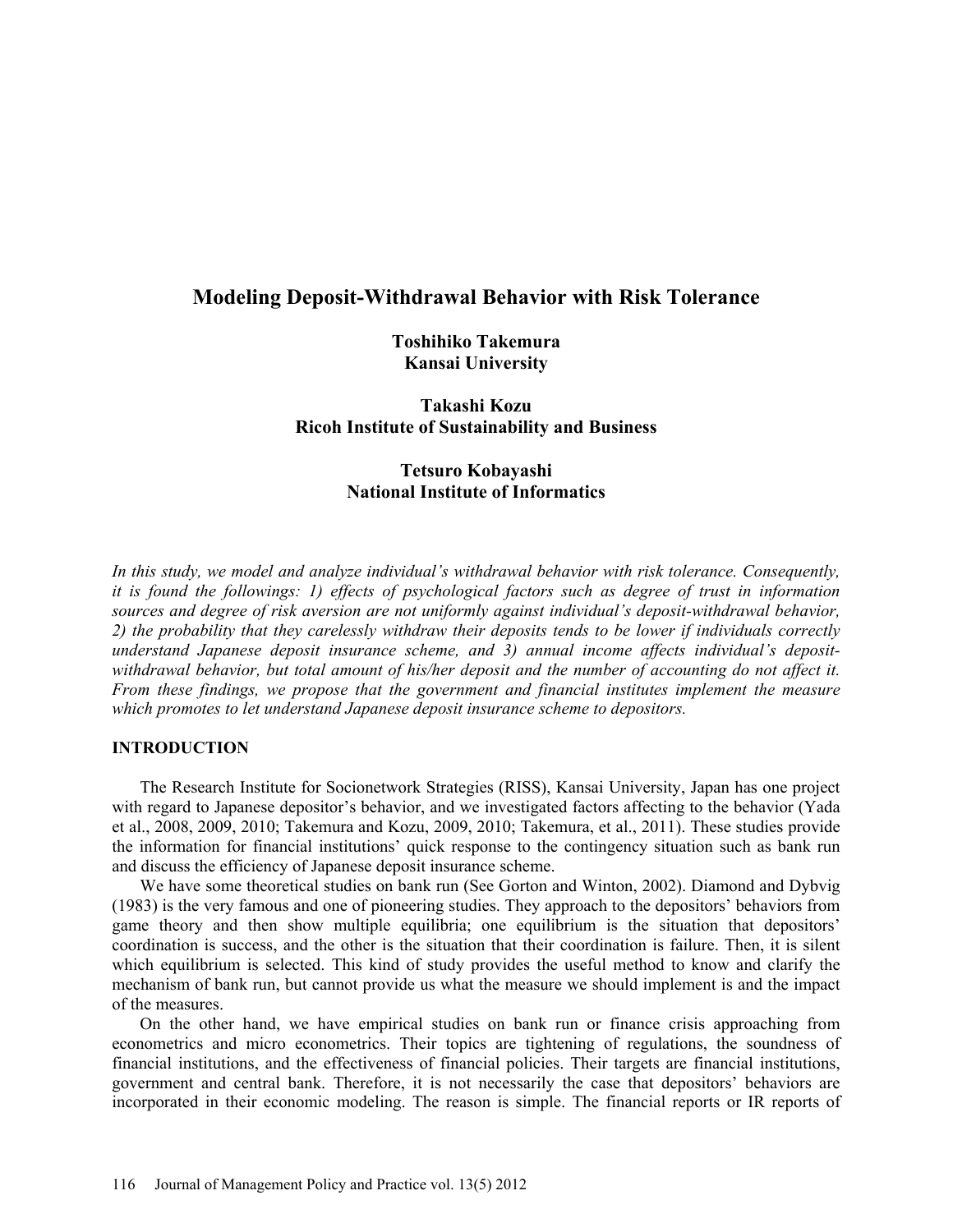financial institutions are disclosed publicly, but it is difficult to gain the micro data of depositors.

In U.S.A., Kelly and Ó Grada (2000) and Ó Grada and White (2001) are valuable empirical studies on bank run. They gained micro data with regard to depositors of when bank runs occurred twice in 1850s, and analyze the data. They clarify that the length of opening of their accounts and hometown impact to their deposit-withdrawal behaviors by running logistic regression analysis, and show the panic process of the social contagion by using classification tree.

Japan experience some bank runs in the past. However, as far as we know, in Japan we have no empirical studies such as Kelly and Ó Grada (2000). As soon as not, with a crow's nest view of some case studies on bank run in Japan, many of studies provide various lessons (Nagaoka and Takemura, 2009). Besides, there are few empirical studies because we had a barrier of collecting micro data of depositors.

For overcoming the barrier, RISS regularly conduct the Internet survey on depositor's behavior in Japan and build the database. This challenging quantitatively enables to analyze the mechanism of bank run. For example, Yada et al (2008, 2009) clarify that by using data mining technique, deposit-withdrawal behavior are impacted to by factors such as understanding of the Japanese deposit insurance scheme, living area and the degree of trust in information source. In addition, they would estimate the total amount of depositors prepared at each branch if bank run occurred. Takemura and Kozu (2009) clarify that by running stepwise logistic regression analysis, factors such as understanding of the Japanese deposit insurance scheme, the degree of trust in information source and the frequency of accessing the source impact to the withdrawal behavior. Besides, it is found that understanding the Japanese deposit insurance scheme can avoid the inadvertent deposit-withdrawal behavior even if depositors receive any information, and that degree of trust in information sources or frequency of accessing the sources does not uniformly affect withdrawal behavior and by features of the degree or the frequency the effects are different even if information source is the same.

In this study, we attempt to model behavior of individual who tends to withdraw her deposit at first after receiving a kind of information with regard to financial turmoil. This behavioral modeling provides richer results and information than Takemura and Kozu (2010) and Takemura, Kozu and Kobayashi (2011). In addition, we conduct simple and straightforward simulation.

#### **FRAMEWORK**

#### **Behavioral Modeling**

For example, suppose that an individual receives the information which the probability that her financial institute fails is 5%. Then, one individual would judge not to need to withdraw her deposit if the probability is just 5%, the other would judge to withdraw her deposit as soon as possible. Besides, an individual would judge not to withdraw his deposit if the probability is 1%, but he would judge to withdraw his deposit if the probability is 5%. Takemura and Kozu (2010) and Takemura, Kozu and Kobayashi (2011) cannot model this kind of deposit-withdrawal behavior well. In their modeling, population which consists of individuals who tend to withdraw their deposits given the probability of failure of bank is 5% logically includes individuals who tend to withdraw their deposits given the probability is 1%. In this study, in accord with this point, we model decision-making of whether or not individual who tends to withdraw her deposit at first after receiving a kind of information with regard to financial turmoil, not decision-making of whether or not individual withdraw his deposit after receiving the information with regard to financial turmoil. In other words, in this model the probability of failure of bank that depositor can perceive is able to be regarded as a kind of risk tolerance.

For the simplification of modeling, we assume that individual have three alternatives; 1: withdrawing at low-level of the probability, 2: withdrawing at middle-level of the probability, and 3: withdrawing at high-level of the probability. It is interpreted that individual who selects alternative 1 may tend to run a bank, and that individual who selects alternative 3 may tend not to run a bank. These alternatives are mutually exclusive and are regarded as ordered alternatives from the perspective of risk tolerance.

We analyze Japanese depositors' behaviors about these alternatives by running stepwise ordered logit analysis. Any stepwise procedure for selection or deletion of variables from a model is based on a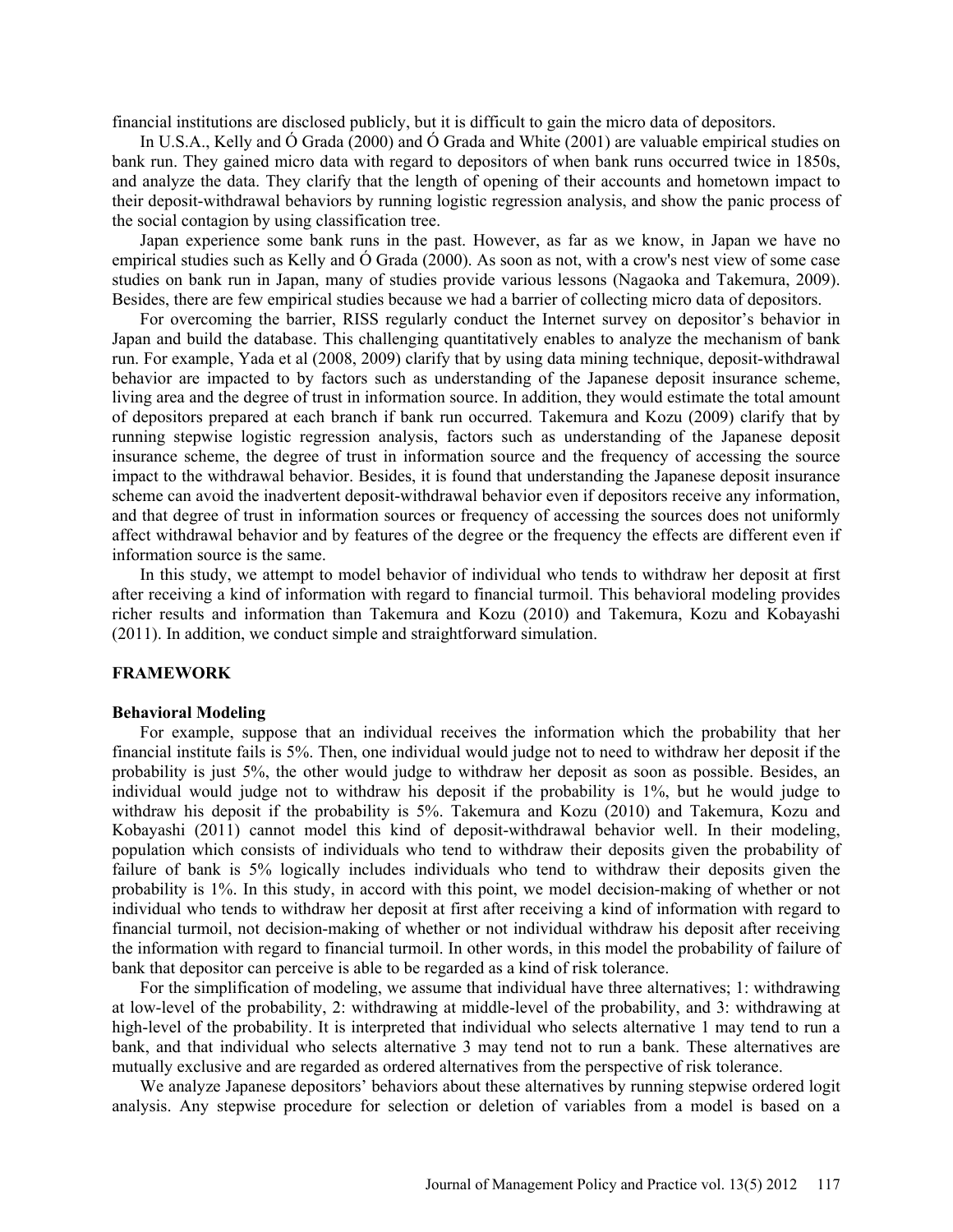statistical algorithm that checks for the importance of variables and either includes or excludes them on the basis of a fixed decision rule. Employing a stepwise selection procedure can provide a fast and effective means to screen a large number of variables and to fit a number of logistic regression equations simultaneously. In this study, especially, we use backward selection procedure. Backward selection is to fit the full model on all explanatory variables at first step and remove the least-significant term and reestimate while it is insignificant (Hosmer and Lemeshow, 2000).

#### **Design of Survey and Data Set**

#### *Design of Survey*

At recent years, we can often see results of the Internet surveys in reports of some Japanese public offices. The Japan Institute for Labor Policy and Training (2005) and Ishida et al. (2009) discuss the pros and cons of usage of micro data from the Internet survey. Though, we cannot obtain the clear conclusion still now. At the current moment, though statistical problem on representativeness of data remains, compared with classical social survey we point out the following characteristics:

1) It is able to obtain the desired sample size for statistical analysis.

2) Imposing conditions on attributes of respondents beforehand has a prediction for Bayesian approach.

3) Because the Internet survey agilely is conducted, it is easy to collect data set for analysis.

Therefore, we interpret and analyze data from population of Japanese registered with the Internet survey company. Of course, we must discuss the accuracy of the survey. In near future, we will need to expand the scope of the utilization of the data from the Internet survey.

We use data collected from the Internet survey "the survey on depositors' behavior in Japan" conducted in March, 2010. The subjects of this survey are Japanese depositors who have more than one bank account, are more than 20 years old. Because bias of respondents occurs by day and time zone that survey is conducted, samples of this survey are arranged according to three dimensions; gender, age and living area in Japan. To arrange three dimensions, we use the data on the number of population by age group and prefecture divisions in "the number of population and household movements based on basic resident registration on the 31st, March, 2008" which the Ministry of Internal Affairs and Communications in Japanese provides.

The aim of this survey is to capture individual deposit withdrawal behavior from the viewpoints of economics and psychology. This survey asks more than 50 question items such as gender, annual income, degree of risk aversion, the number of friends and so on. This survey includes 3,096 respondents. Note that you can see this survey slip at RISS's Website (URL: http://www.kansai-u.ac.jp/riss /en/shareduse/ database.html).

#### *Data Set*

In this survey, we ask about the event that an individual withdraw his entire deposit after receiving information on the probability of failure of his bank,  $k\%$  (for  $k=0.1, 0.5, 1, 2, 5, 10, 20, 30, 50, 99$ ). See Figure 1-(a). From this questionnaire, we can make three alternatives as explained variable; 1: withdrawing at low-level of the probability, 2: withdrawing at middle-level of the probability, and 3: withdrawing at high-level of the probability. In this study, the low-level of the probability is less than 5%, the middle-level of the probability is 5-30% and the high-level of the probability is over 30%. Each level corresponds to alternative 1-3 (See Figure 1-(b)). Note that alternative 3 includes the case that individual would not withdraw his deposit even if the probability of failure of bank is 99%.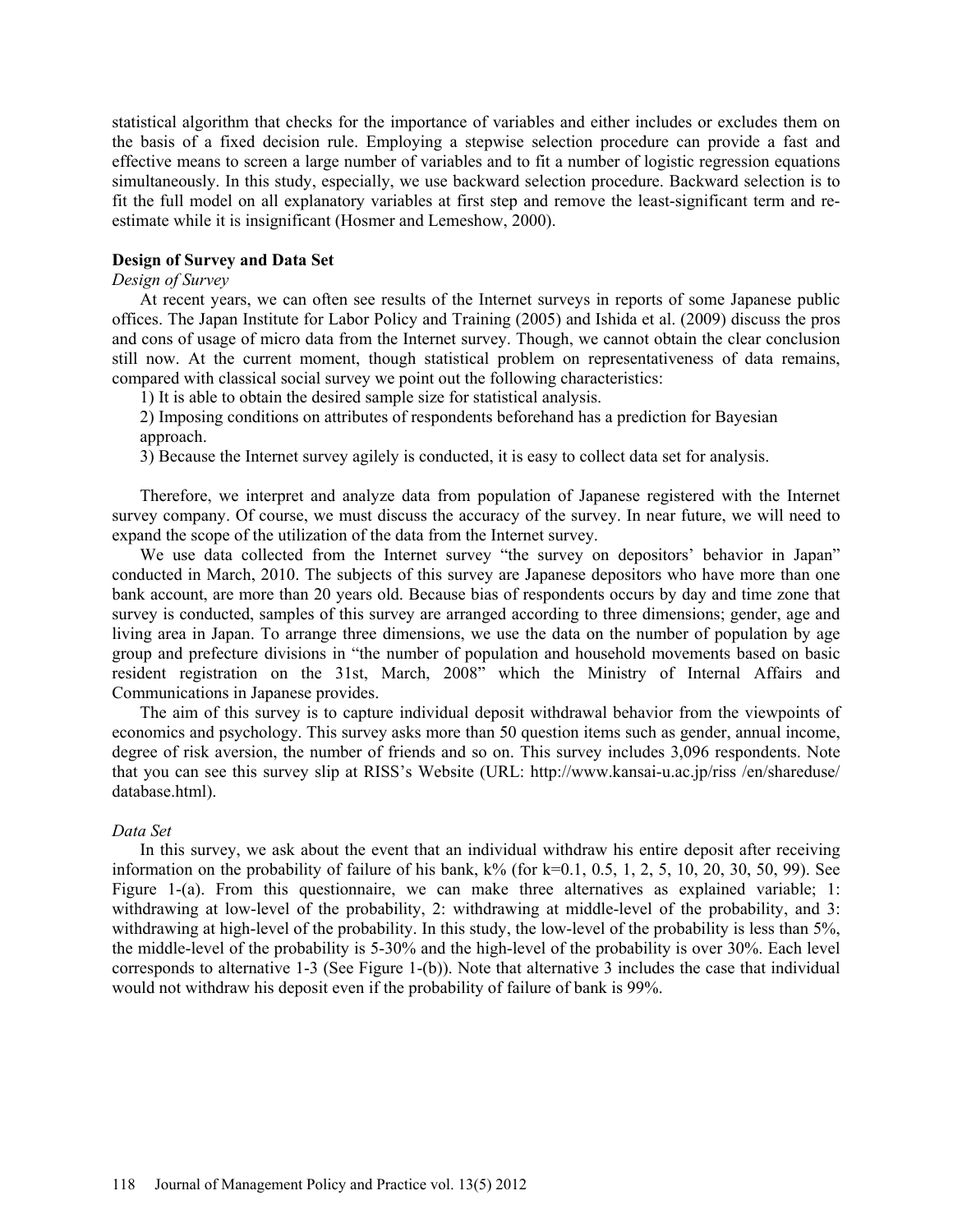**FIGURE 1 DISTRIBUTION OF DEPOSIT-WITHDRAWAL BEHAVIOR** 



Table 1 show a list of explanatory variables. We select these variables based on variables used in Takemura and Kozu (2010) and add some variables such as anxiety and occupation. In addition, we use multiple degrees of risk aversion and time discount rates. Variables regarding with Living area, education and occupation is dummy variables.

In similar to Takemura, Kozu and Kobayashi (2011), we use the degree of trust in the information sources for bad news and the frequency of accessing the sources as explanatory variables.

In the Japanese deposit insurance scheme, under some conditions, up to 10 million yen of insurance per one depositor would be paid. Thus, the purpose of the scheme is avoiding bank run at any risk. Actually, in some pervious literatures, it is found that understanding the scheme is useful and effective. Figure 2 shows understanding of the Japanese deposit insurance scheme.

From the result of the survey, 51.9% of respondents answered that they know the scheme, but do not consider it in their actions. This result has the same tendency with the result of 3rd consumer survey on finance, which the central council for financial services information conducted (URL: http://www. shiruporuto.jp/finance/chosa/enqu2008/index.html). It is noted that this study does not regard these answers as understanding the scheme and the respondents are included in no understanding in Figure 2.

In similar to Takemura, Kozu and Kobayashi (2011), we use the degree of trust in the information sources for bad news and the frequency of accessing the sources as explanatory variables.

In the Japanese deposit insurance scheme, under some conditions, up to 10 million yen of insurance per one depositor would be paid. Thus, the purpose of the scheme is avoiding bank run at any risk. Actually, in some pervious literatures, it is found that understanding the scheme is useful and effective. Figure 2 shows understanding of the Japanese deposit insurance scheme.

From the result of the survey, 51.9% of respondents answered that they know the scheme, but do not consider it in their actions. This result has the same tendency with the result of 3rd consumer survey on finance, which the central council for financial services information conducted (URL: http://www. shiruporuto.jp/finance/chosa/enqu2008/index.html). It is noted that this study does not regard these answers as understanding the scheme and the respondents are included in no understanding in Figure 2.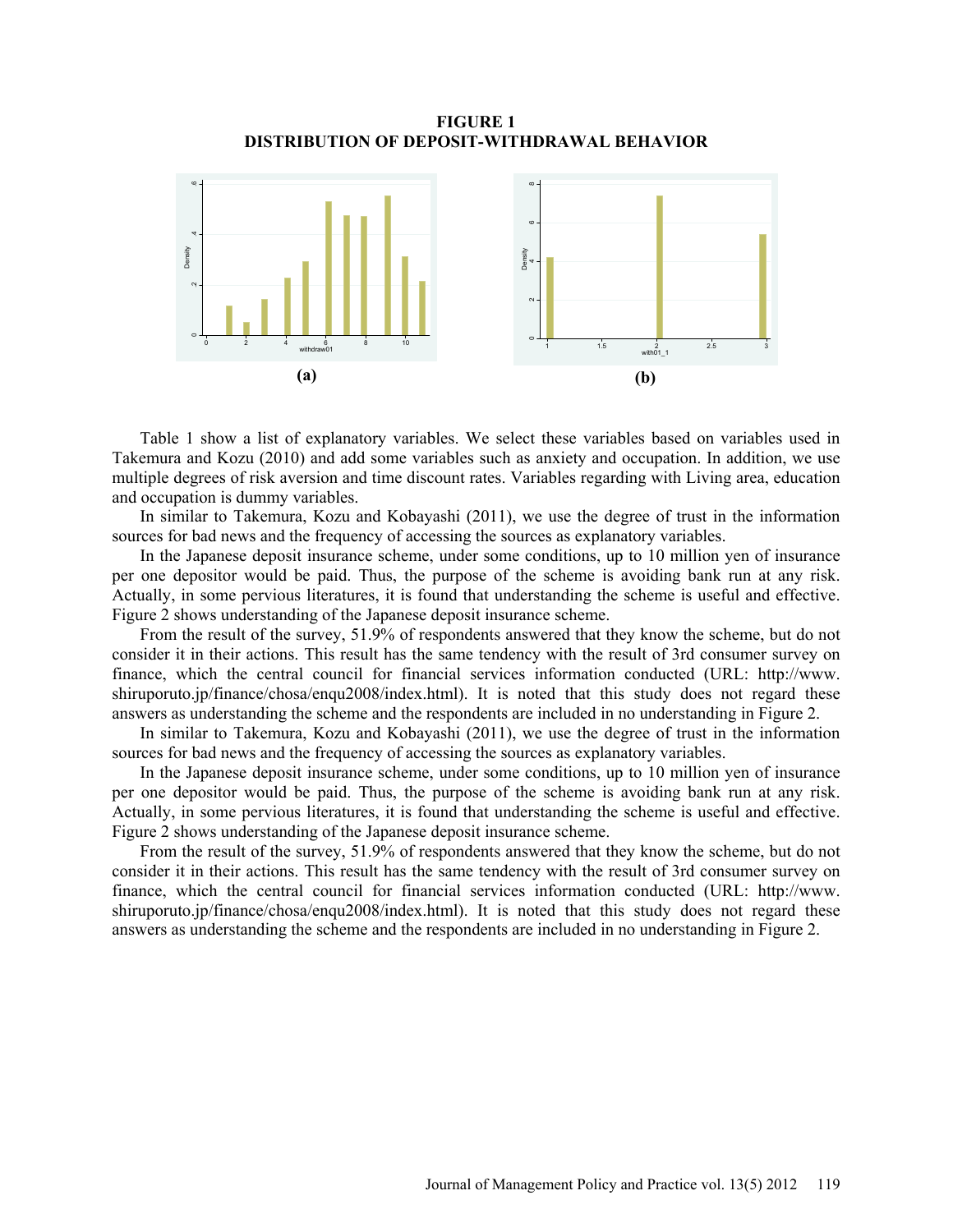## **TABLE 1 A LIST OF EXPLANATORY VARIABLES**

|                | <b>Contents</b>                                       | <b>Items</b>                                                                                                                                                                                                                                                                                                                                                                                                                                                                                               |  |  |
|----------------|-------------------------------------------------------|------------------------------------------------------------------------------------------------------------------------------------------------------------------------------------------------------------------------------------------------------------------------------------------------------------------------------------------------------------------------------------------------------------------------------------------------------------------------------------------------------------|--|--|
| Gender         | Gender                                                | 0: Male: 1: Female                                                                                                                                                                                                                                                                                                                                                                                                                                                                                         |  |  |
| Age            | Age                                                   | Age                                                                                                                                                                                                                                                                                                                                                                                                                                                                                                        |  |  |
| $It_i$         | Degree of trust in the<br>information source          | How do you trust the following information sources?<br>1) TV news program 2) TV wide show program 3) Newspaper 4) The Internet<br>excluding 2-channel 5) 2-channel 6) Conversation with neighbors 7) Conversation<br>with people at workplace 8) E-mail or phone call with friends 9) Radio program<br>10) Weekly/monthly magazines 11) Conversation of strangers<br>1: I never trust it, 2: I do not trust it at all, 3: I am indifferent of trusting it, 4: I<br>weakly trust it, 5: I strongly trust it |  |  |
| Ia_i           | Frequency of accessing the<br>information source      | How often do you access the above information sources?<br>1: Few 2: 1-2 days/week 3: 3-4 days/week 4: 5-6 days/ week 5: Every day                                                                                                                                                                                                                                                                                                                                                                          |  |  |
| <b>Ujps</b>    | Understanding of Japanese<br>deposit insurance scheme | Do you understand the Japanese deposit insurance scheme?<br>0: No, 1: Yes                                                                                                                                                                                                                                                                                                                                                                                                                                  |  |  |
| E_mass         | Effects from mass media                               | Do you withdraw your deposit when you receive the information regard with<br>financial turmoil from mass media?<br>1: I never think so 2: I do not think so 3: I am indifferent of thinking so 4: I think<br>so 5: I strongly think so                                                                                                                                                                                                                                                                     |  |  |
| Ra_i           | Degree of risk aversion                               | 1: Pricing the lottery $(1\%)$ of 100,000 yen<br>2: Pricing the insurance to theft $(1%)$ of $100,000$ yen                                                                                                                                                                                                                                                                                                                                                                                                 |  |  |
| Tp_i           | Time discount rate                                    | Compared receiving 10,000 yen now is indifferent with receiving some amount of<br>money after 1 week<br>1: interest 0% 2: interest 2% 3: interest 6% 4: interest 10% 5: interest 20%                                                                                                                                                                                                                                                                                                                       |  |  |
| Gt             | Degree of trust in<br>government:                     | Even if main bank fails, I believe that government grantees my deposit.<br>1: I strictly believe 2: I weakly believe 3: I am indifferent of believing 4: I do not<br>believe 5: I never believe                                                                                                                                                                                                                                                                                                            |  |  |
| Exp_eg         | Expected economic growth<br>rate                      | How are your expected economic growth rate in the future 10 years?                                                                                                                                                                                                                                                                                                                                                                                                                                         |  |  |
| $Exp_pr$       | Expected inflation rate                               | Expected inflation rate in the future 10 years                                                                                                                                                                                                                                                                                                                                                                                                                                                             |  |  |
| Income         | Annual income (yen)                                   | 1: under 0.5 million 2: 0.5-1 million 3: 1-2 million 4: 2-3 million 5: 3-5 million 6:<br>5-7 million 7: 7-10 million 8: 10-15 million 9: over 15 million                                                                                                                                                                                                                                                                                                                                                   |  |  |
| <b>Deposit</b> | The amount of deposit (yen)                           | 1: 0-0.1 million 2: 0.1-0.5 million 3: 0.5-1 million 4: 1-2 million 5: 2-3 million 6:<br>3-5 million 7: 5-7 million 8: 7-10 million 9: 10-15 million 10: over 15 million                                                                                                                                                                                                                                                                                                                                   |  |  |
| <b>Debt</b>    | The amount of debt (yen)                              | 1: 0 2: 0-0.5 million 3: 0.5-1 million 4: 1-2 million 5: 2-3 million 6: 3-5 million 7:<br>5-7 million 8: 7-10 million 9: 10-15 million 10: 15-30 million 11: over 30 million                                                                                                                                                                                                                                                                                                                               |  |  |
| Account        | # of account                                          | The number of bank account                                                                                                                                                                                                                                                                                                                                                                                                                                                                                 |  |  |
| Unsat_i        | Degree of anxiety                                     | Items of anxiety<br>1) Living are 2) Work 3) Own future 4) Future of Japan 5) Japanese economic<br>condition 6) Home life 7) Financial situation of family 8) Relationships with<br>friends 9) Condition of health<br>1: I never feel anxiety 2: I do not feel anxiety 3: I do not almost feel anxiety 4: I<br>am indifferent of feeling anxiety 5: I feel kind of anxiety 6: I feel anxiety 7: I<br>strictly feel anxiety                                                                                 |  |  |
| Friend_i       | Effects from friends                                  | 1: The rate of friends or colleagues bandying about failure of bank<br>2: The rate of friends or colleagues withdrawing their deposits                                                                                                                                                                                                                                                                                                                                                                     |  |  |
| D_area_i       | Living area                                           | 1: Hokkaido-Tohoku area 2: Kanto area excluding Tokyo 3: Tokyo area 4:<br>Hokuriku area 5: Tokai area 6: Kinki area 7: Chugoku area 8: Shikoku area 9:<br>Kyushu area                                                                                                                                                                                                                                                                                                                                      |  |  |
| D_edu_i        | Education                                             | Education: 1: Elementary / middle school 2: High school 3: Junior college 4:<br>University and graduate school.                                                                                                                                                                                                                                                                                                                                                                                            |  |  |
| D_work_i       | Occupation                                            | 1: Regular employer 2: Irregular employer 3: Self-employed individual / company<br>executive 4: Housewife / househusband / student 5: Others including unemployed<br>persons                                                                                                                                                                                                                                                                                                                               |  |  |

\*: We omit D\_area\_7, D\_edu\_3, D\_work\_2 from our analysis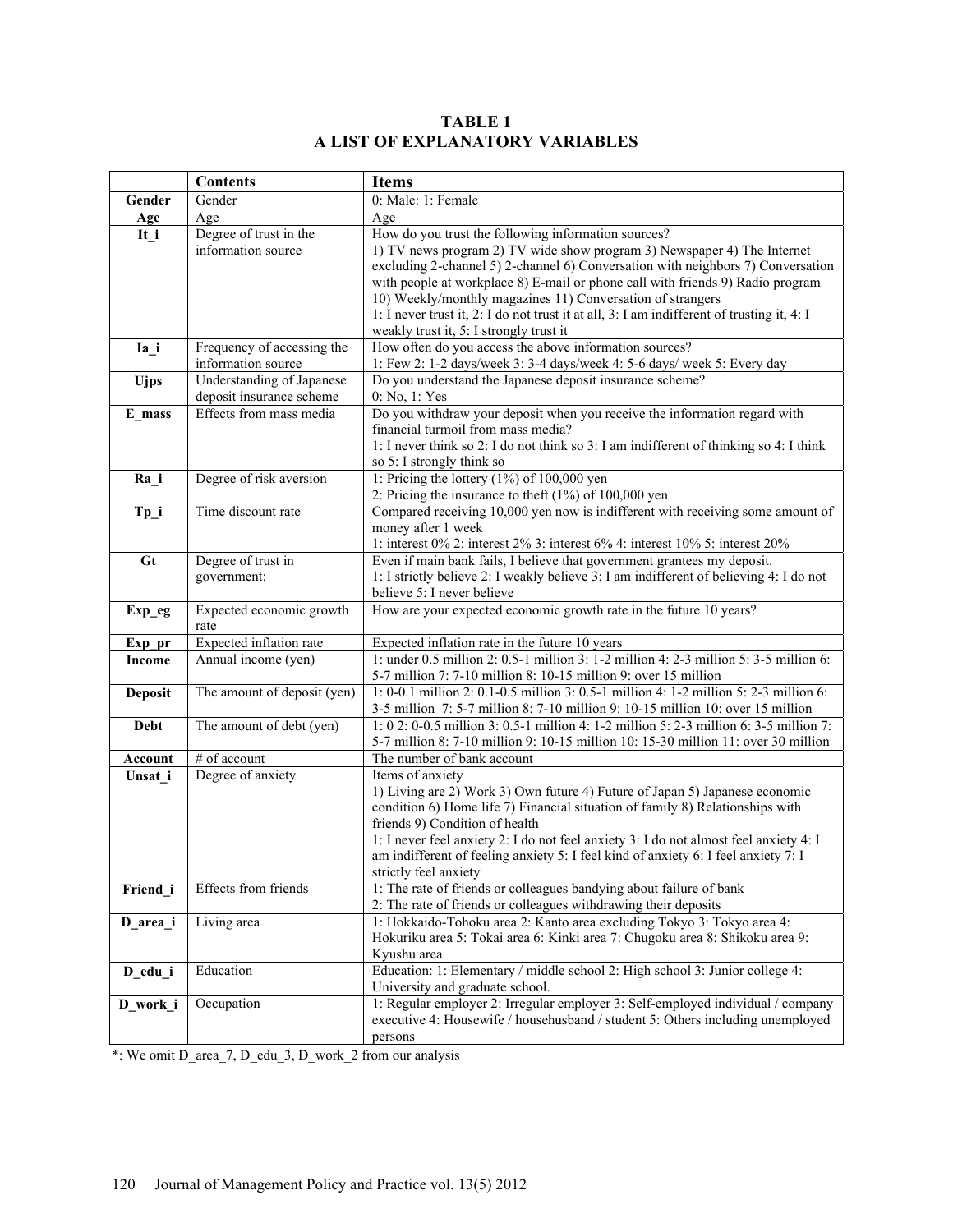#### **FIGURE 2 UNDERSTANDING OF THE JAPANESE DEPOSIT INSURANCE SCHEME**



**FIGURE 3 RELATION BETWEEN DEPOSIT-WITHDRAWAL BEHAVIOR AND THE UNDERSTANDING OF THE SCHEME** 



Besides, Figure 3 shows elation between deposit-withdrawal behavior and the understanding of the scheme. We can know that about 64% of respondents who tend to withdraw their deposits at the highlevel of the probability understand the Japanese deposit insurance scheme. On the other hand, in the other cases the ratio of respondents understanding the scheme is around 45%.

Under the scheme, total amount of deposit which about 91.5% of respondents are protected (See Figure 4). So, almost respondents need not to withdraw their deposits even if the financial institute failed. However, as you seen in Figure 2, respondents tend to withdraw their deposits after receiving some probabilities of failure of bank. In addition, Figure 5 shows the distribution of annual income and we find about 88.4% of respondents' annual incomes are less than 7 million yen.

We use two kinds of degrees of risk aversion and three kinds of time discount rates in this study. These variables are calculated by some questionnaires in the survey. About details of the method, refer to Ohtake and Tsutsui (2004). In addition, we use nine kinds of degrees of anxiety in Ohtake, Shiraishi and Tsutsui (2010) as explanatory variables.

In history, Japan had experiments that bank runs occurred by the rumor among persons although their management was healthy (Toyokawa Shinkin in 1973 and Saga bank in 2003). These cases may imply that human network or social contagion impact to the deposit-withdrawal behavior. As mentioned above, Kelly and Ó Granda (2000) clarify the panic process of social contagion.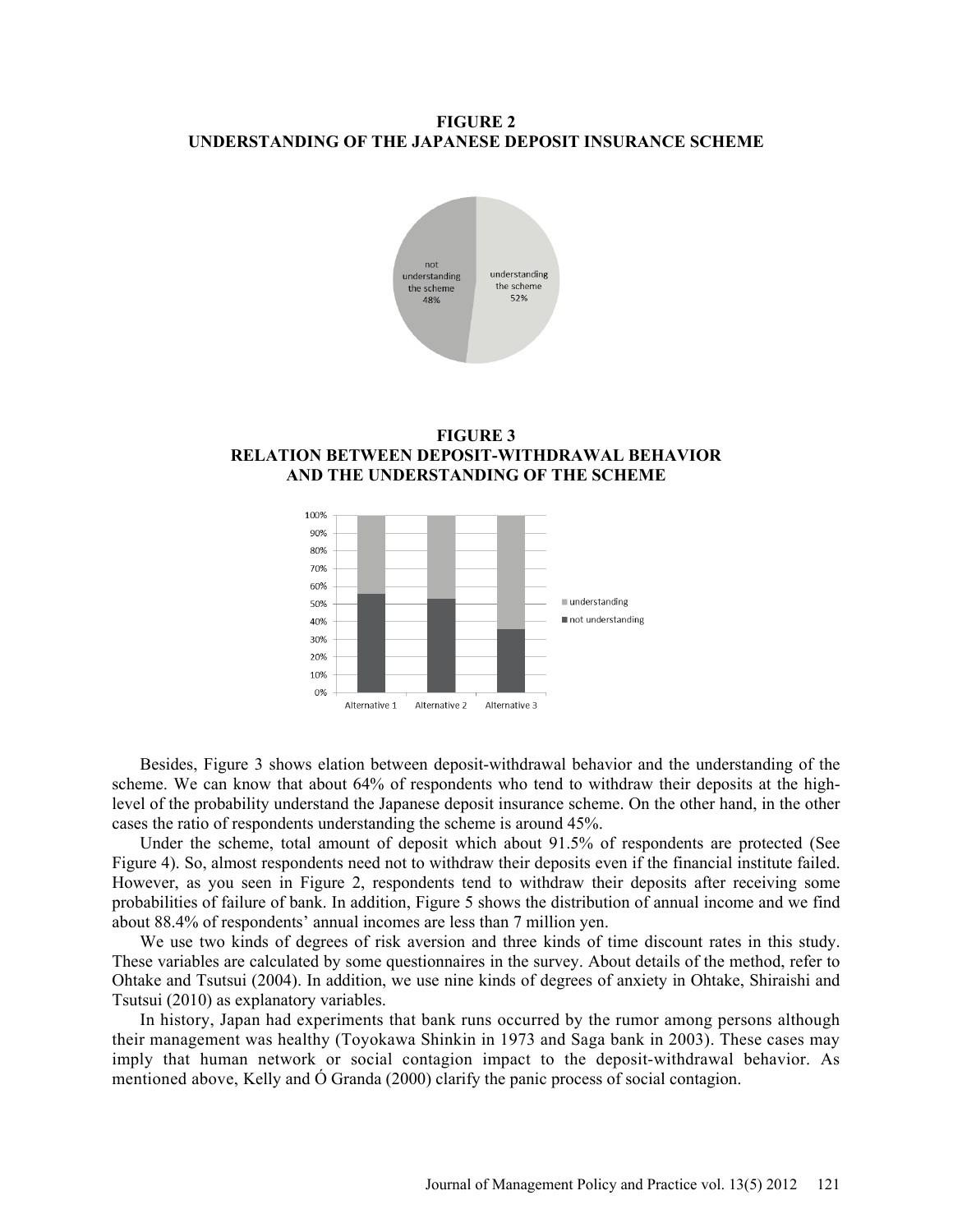**FIGURE 4 DISTRIBUTION OF AMOUNT OF DEPOSIT** 



**FIGURE 5 DISTRIBUTION OF ANNUAL INCOME** 



**TABLE 2 THE DESCRIPTIVE STATISTICS WITH REGARDING TO THE FRIENDS AFFECTING THE BEHAVIOR**

|                                                                  | Mean   | Std Dev | Min | Max  |
|------------------------------------------------------------------|--------|---------|-----|------|
| $#$ of friends                                                   | 11.681 | 35.646  |     | 1510 |
| the rate of friends or colleagues bandying about failure of bank | 0.360  | 0.364   | 0.0 |      |
| the rate of friends or colleagues withdrawing their deposits     | 0.338  | 0.351   | 0.0 |      |

In "the survey on depositors' behavior in Japan", we ask about the number of friends or colleagues bandying about failure of bank and the number of friends or colleagues withdrawing their deposits (affecting their behaviors) in addition to the number of friends or colleagues (The survey has 316 respondents who answer to not interact with another person. In this study, we omit them from the data for analysis). Table 2 shows the statistics regarding with the number of friends, rates of friends or colleagues bandying about failure of bank and withdrawing their deposits.

### **RESULTS**

First of all, we need to set criteria (p-value) of removing insignificant variables in stepwise ordered logit model (Hosmer and Lemeshow, 2000). In this study, we set  $p=0.10$  as criteria. Table 3 shows the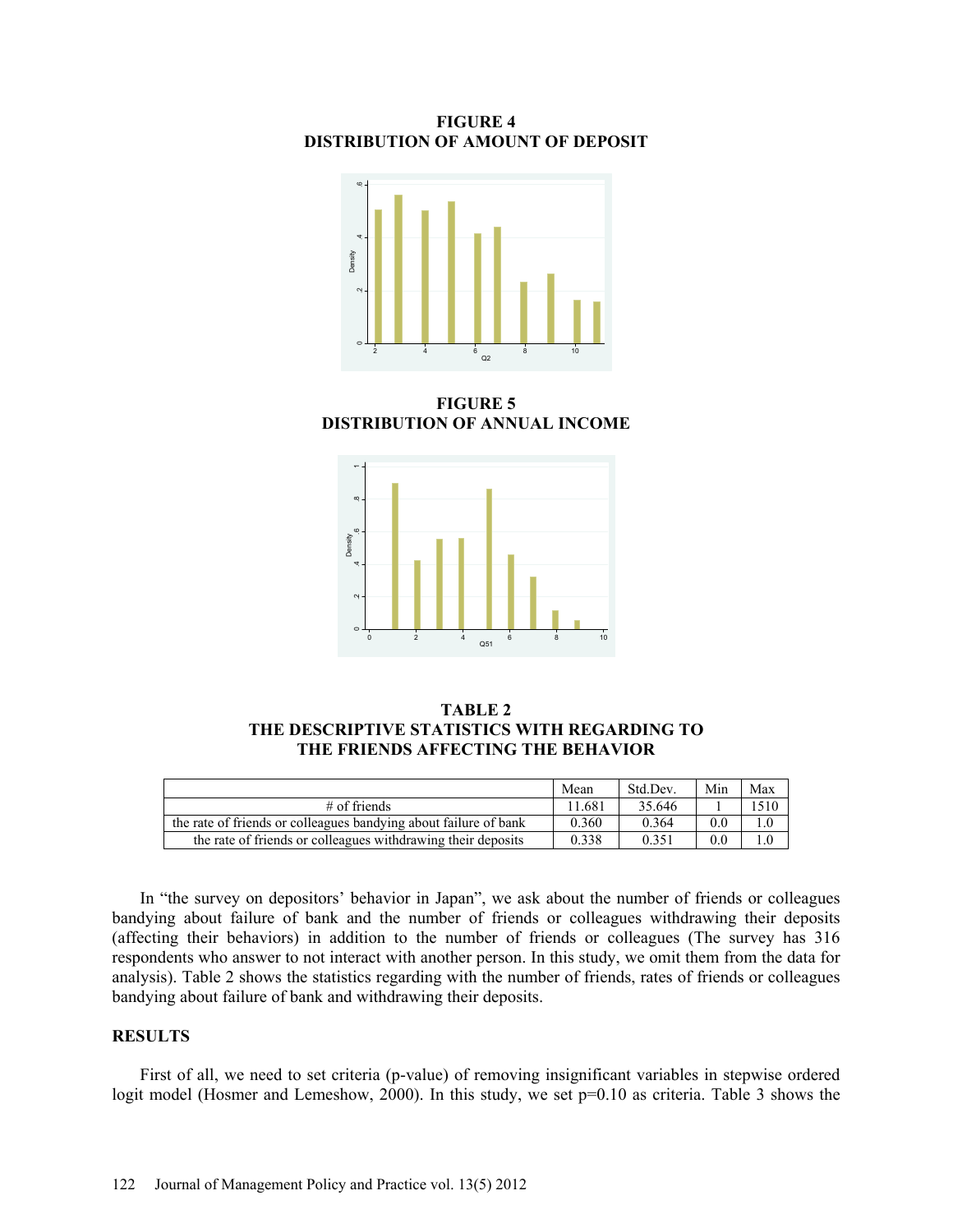estimated result. First, we enter 64 explanatory variables in Table 1, and the number of variables that are not removed is eventually 17. In this study, Stata 11/SE is used as statistical analysis software.

|                                            | Coef.                | Robust Std. Err. | z        | p >  z |  |
|--------------------------------------------|----------------------|------------------|----------|--------|--|
| <b>b</b> Gender                            | 0.168                | 0.090            | 1.86     | 0.063  |  |
| <b>b</b> Age                               | $-0.008$             | 0.003            | $-3.03$  | 0.002  |  |
| $b$ It 3                                   | 0.141                | 0.048            | 2.92     | 0.004  |  |
| $b$ It 7                                   | 0.106                | 0.063            | 1.69     | 0.092  |  |
| $b$ It $8$                                 | $-0.243$             | 0.063            | $-3.84$  | 0.000  |  |
| <b>b</b> It 11                             | $-0.097$             | 0.054            | $-1.78$  | 0.076  |  |
| $b$ Ia 1                                   | 0.106                | 0.037            | 2.84     | 0.005  |  |
| $b$ Ia 4                                   | 0.045                | 0.026            | 1.71     | 0.087  |  |
| b Ia 5                                     | $-0.067$             | 0.038            | $-1.75$  | 0.08   |  |
| <b>b_Ujps</b>                              | 0.470                | 0.078            | 6.02     | 0.000  |  |
| <b>b</b> E mass                            | $-0.992$             | 0.048            | $-20.51$ | 0.000  |  |
| b Ra 1                                     | 8457.994             | 4604.769         | 1.84     | 0.066  |  |
| b Gt                                       | 0.209                | 0.036            | 5.73     | 0.000  |  |
| b_Exp_eg                                   | 0.013                | 0.005            | 2.52     | 0.012  |  |
| <b>b</b> Income                            | $-0.055$             | 0.021            | $-2.56$  | 0.011  |  |
| <b>b</b> Unsat 7                           | $-0.082$             | 0.038            | $-2.13$  | 0.033  |  |
| <b>b</b> Friend 2                          | 0.220                | 0.109            | 2.03     | 0.043  |  |
| /cut1                                      | $-4.291$             | 0.354            |          |        |  |
| /cut2                                      | $-2.011$             | 0.345            |          |        |  |
| Number of $obs = 2780$                     |                      |                  |          |        |  |
| Log pseudolikelihood = $-2610.4757$        |                      |                  |          |        |  |
| Wald chi2 $(17)$ = 640.57 Pr > chi2=0.0000 |                      |                  |          |        |  |
|                                            | Pseudo $R2 = 0.1240$ |                  |          |        |  |

## **TABLE 3 ESTIMATED RESULT**

The positive distinction rate in this model turns out to be about 54 %. 1st cut-off point and 2nd cut-off point are -4.29 and -2.01, respectively. If sum of potential variable (coefficient X sum of explanatory variables) and errors is less than value of 1st cut-off point, individual would tend to withdraw the deposit at the low-level of the probability. If the value is in between the 1st cut-off and 2nd cut-off point, individual would tend to withdraw the deposit at the middle-level of the probability. Otherwise, individual would tend to withdraw the deposit at the high-level of the probability.

First of all, we find that male tends to withdraw his deposit rather than female. Besides, the elder individual tends to withdraw his deposit.

Next, the higher degree of trust in the information sources such as newspaper and conversation with people at workplace are, the less individuals tend to withdraw his deposit. Conversely, the higher degree of trust in the information sources such as e-mail or phone call with friends and conversation of strangers are, the more they tend to withdraw their deposits. On the other hand, the estimated parameters of the frequency of accessing the information sources such as TV news program, the Internet and 2-channel is significant at 10% level. The more frequent individuals access TV news program and the Internet excluding 2-channel, the less they tend to withdraw his deposit. But, the more frequent they access 2 channel, the more they tend to withdraw their deposits. This implies that effects of degree of trust in some information sources are not uniformly against individual's deposit-withdrawal behavior and that the effects differed by a kind of the information source.

It is found that understanding the Japanese deposit insurance scheme is useful and effective to avoid the bank run (Similar to Takemura, Kozu and Kobayashi (2011), we run stepwise logistic analysis at each probability of failure of bank. As the result, we confirm that understanding the Japanese deposit insurance scheme is useful and effective to avoid the bank run). Though, as mentioned above, ratio of individuals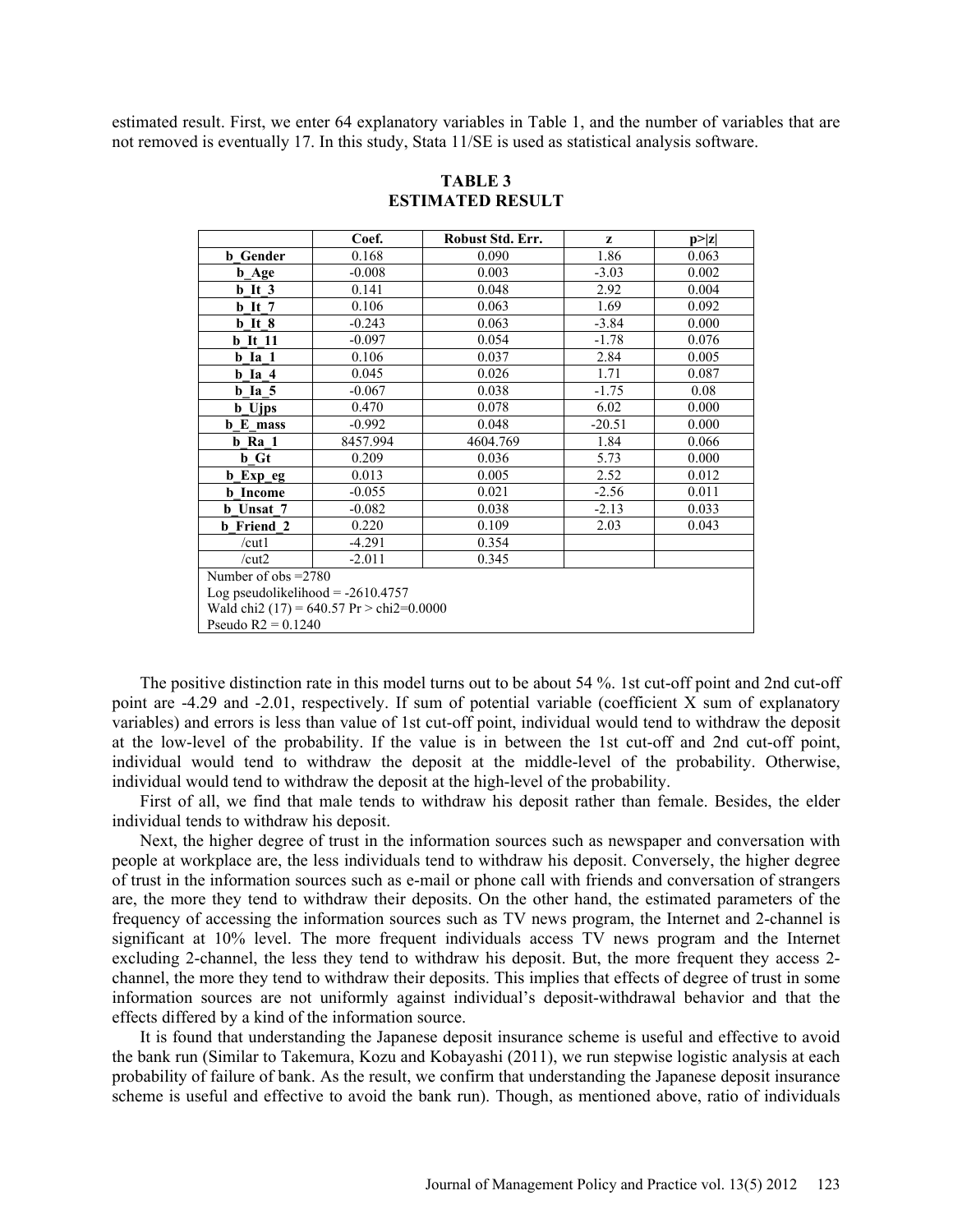who do not correctly understand the Japanese deposit insurance scheme is around 48% at the present. Since this ratio is not high, still now, we should reduce the ratio.

From the sign of effects from mass media, b E mass, we find effects from mass media contribute to the deposit-withdrawal behavior irrespective of kinds of media. This conjures images that the mass media have clout after all.

The sign of estimated parameters of the degrees of risk aversion, the degree of trust in the government and expected economic growth rate are positive. On the contrary, the sign of estimated parameters of annual income and degree of anxiety on financial situation of family are negative. This is, the more riskaverse individuals are, the less individuals tend to withdraw his deposit. In the same manner, the more individuals trust in the government or the higher they expect the future economic growth rate, the less individuals tend to withdraw his deposit. We find that economic situation and trust in the system impact to the deposit-withdrawal behavior. Conversely, the higher they feel anxiety on financial situation of family or the higher their annual incomes are, the more they tend to withdraw their deposits.

Furthermore, the amount of deposit and/or the number of account that often used as economic factors are removed in the process of stepwise ordered logit analysis. Therefore, these variables do not impact to the deposit-withdrawal behavior. In other words, bank run could occur irrespective of having multiple accounts as the purpose for diversification of risk and the scope of the Japanese deposit insurance scheme.

Finally, as the variables on the effects from friends, the sign of estimated parameter of the rate of friends or colleagues withdrawing their deposits is positive. That is, the higher the rate is, the less they tend to withdraw their deposits. However, the sign of estimated parameter is different from our assumption (we assume the parameter is positive). So, the result somewhat sounds odd. In near future, we will conduct additional analysis the details of this result.

#### **SIMULATION**

We can easily calculate the probability of individual withdrawing the deposit by using estimated parameters in Table 3 and micro data in the survey. For example, we show an example of the calculation in Table 4 (When we calculate the probability, we use mean of each variable about the other explanatory variables. See Table 5). In this table, we show the probability of when individuals understand the Japanese deposit insurance scheme and the probability of when individuals do not understand the Japanese deposit insurance scheme. From Table 4, by understanding the scheme, ratio of individuals withdrawing their deposits at the low-level of the probability enable to decrease about 0.075 point.

Similar to this study, the financial institute can calculate the probability of individual withdrawing the deposit by using estimated parameters in Table 3. Though, it may be difficult to collect micro data on all explanatory variables by themselves via their original survey. Except, they grasp explanatory variables such as sex, age and annual as customer information. So, they can calculate the probability based on the information that they grasp and estimated parameters in Table 3. Table 5 is a list of the mean of explanatory variables.

Similar to Yada et al (2008, 2009), we can estimate the total amount of deposits prepared in a branch. This provides the important information regarding with risk management. The total amount of deposits prepared in a branch is calculated by the following equation.

$$
D^j = \sum_{i=1}^n \left( \sum_{l=1}^j p_i^l \right) d_j \tag{(*)}
$$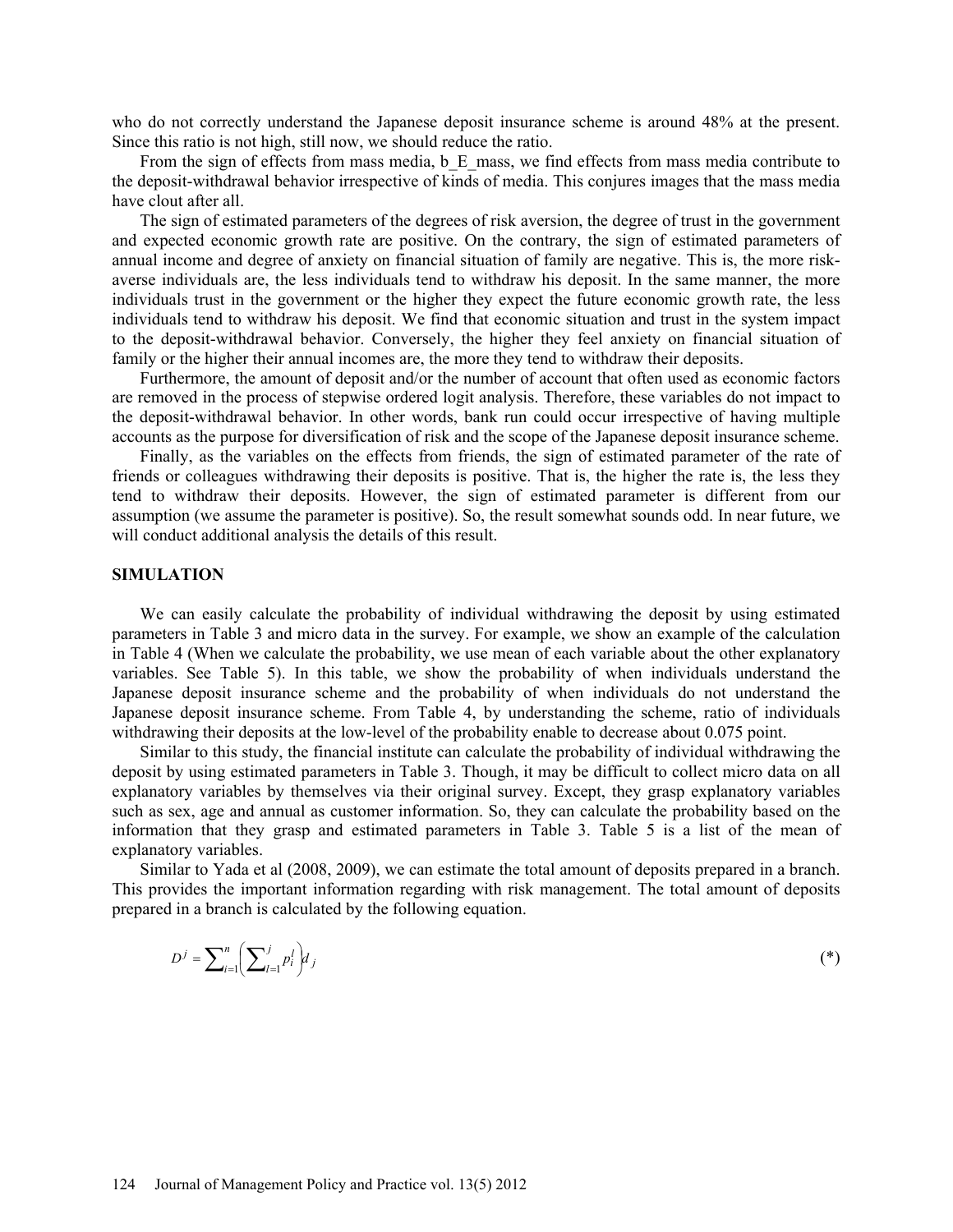## **TABLE 4 UNDERSTANDING THE SCHEME AND RATIO OF WITHDRAWING THE DEPOSIT**

|                                                   | Understanding the scheme | Not understanding the scheme. |
|---------------------------------------------------|--------------------------|-------------------------------|
| 1: withdrawing at low-level of the probability    | 0.2413                   | 0.1659                        |
| 2: withdrawing at middle-level of the probability | 0.5154                   | 0.4945                        |
| 3: withdrawing at high-level of the probability   | 0.2433                   | 0 3396                        |

### **TABLE 5 MEAN OF EXPLANATORY VARIABLES**

|      | Sex        | Age          | $\mathbf{H}$ | $I^+$ 7    | It 8       | It 11      |
|------|------------|--------------|--------------|------------|------------|------------|
| Mean | 0.49280576 | 48.944604    | 2.7208633    | 3.0823741  | 3.2115108  | 2.3410072  |
|      | la 1       | Ia 4         | la 5         | Ujps       | E mass     | Ra         |
| Mean | 4.2834532  | 3.5920863    | 1.502518     | 0.51870504 | 3.6751799  | 0.00001395 |
|      | Gt         | Exp eg       | Income       | Unsat 7    | Friend 2   |            |
| Mean | 3.2125899  | $-0.3123777$ | 3.8363309    | 3.8568345  | 0.33791976 |            |

### **TABLE 6**

## **UNDERSTANDING THE SCHEME AND RATIO OF WITHDRAWING THE DEPOSIT**

| Condition                                       |                                                 | Ratio  |
|-------------------------------------------------|-------------------------------------------------|--------|
| Male: $25 \text{ y/o}$ and annual               | 1: withdrawing at low-level of the probability  | 0.1925 |
| income is 4.5 million yen                       | 2: withdrawing at middle-level of the           | 0.5073 |
|                                                 | probability                                     | 0.3002 |
|                                                 | 3: withdrawing at high-level of the probability |        |
| Male: $55 \frac{\text{y}}{\text{o}}$ and annual | 1: withdrawing at low-level of the probability  | 0.2423 |
| income is 6 million yen                         | 2: withdrawing at middle-level of the           | 0.5154 |
|                                                 | probability                                     | 0.2423 |
|                                                 | 3: withdrawing at high-level of the probability |        |
| Female: 28 y/o and annual                       | 1: withdrawing at low-level of the probability  | 0.1789 |
| income is 5 million yen                         | 2: withdrawing at middle-level of the           | 0.5017 |
|                                                 | probability                                     | 0.3194 |
|                                                 | 3: withdrawing at high-level of the probability |        |
| Female: 32 y/o and annual                       | 1: withdrawing at low-level of the probability  | 0.1530 |
| income is 0.8 million yen                       | 2: withdrawing at middle-level of the           | 0.4855 |
|                                                 | probability                                     | 0.3615 |
|                                                 | 3: withdrawing at high-level of the probability |        |

where  $D^j$  is the total amount of deposits prepared in a branch at probability *j*,  $p_i^j$  is the probability of withdrawing the deposit,  $d_i$  is amount of individual's deposit. Besides, a branch has *n* depositors. Note that  $p_i^j$  is calculated by using Table 3 and Table 5.

Here, we show four examples of ratio of withdrawing the deposit in Table 6. In this manner, according to equation (\*), the financial institute can calculate the total amount of deposits prepared in a branch by using explanatory variables such as sex, age and annual and the mean of the others in Table 5.

## **POLICY IMPLICATION AND THE FUTURE WORKS**

In this study, we model individual's withdrawal behavior with risk tolerance. By analyzing our model, it is found the followings: 1) effects of psychological factors such as degree of trust in information sources and degree of risk aversion are not uniformly against individual's deposit-withdrawal behavior. 2) the probability that they carelessly withdraw their deposits tends to be lower if individuals correctly understand Japanese deposit insurance scheme. 3) annual income affects individual's deposit-withdrawal behavior, but total amount of his/her deposit and the number of accounting do not affect it. Especially,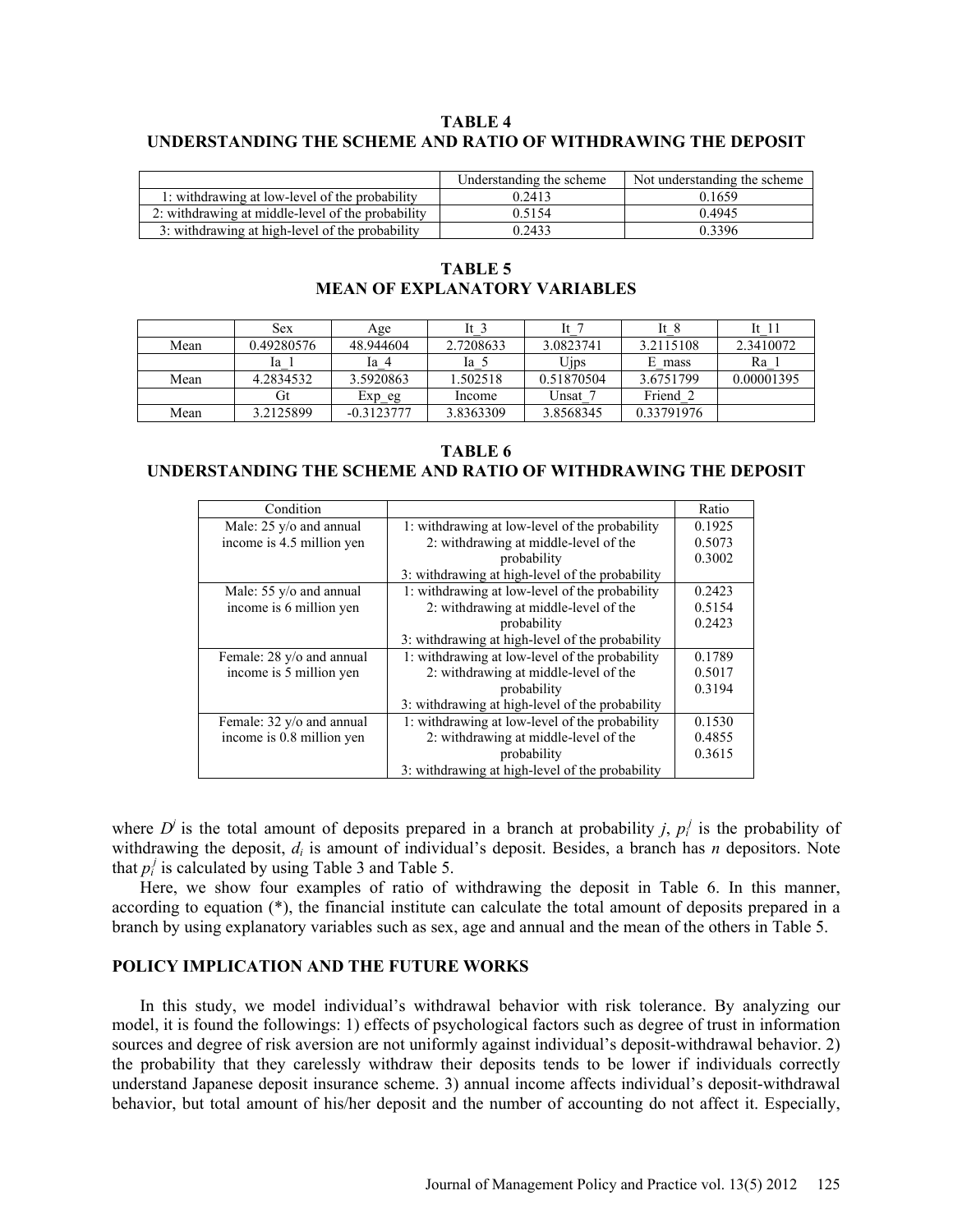finding 2) may have important implication to the authorities concerned. By understanding the scheme, ratio of individuals withdrawing their deposits at the low-level of the probability enable to decrease about 0.075 point. Therefore, we propose that the government and/or financial institutes implement the measure which promotes to let understand Japanese deposit insurance scheme to depositors. Such measure would determine sustain of confidence and establishment as one of the purposes of the Japanese deposit insurance scheme.

Finally, let us briefly explain future works. Because "the survey on depositors' behavior in Japan" that we use in this study includes geographical information, we may analyze the panic process by the similar method to Kelly and Ó Grada (2000). In addition we would like to improve the model hereafter.

## **REFERENCES**

Diamond, D. & Dybvig, P. (1983). Bank Runs, Deposit Insurance, and Liquidity. *Journal of Political Economy*, 91, 401-419.

Gorton, G. & Winton, A. (2002). Financial Intermediation. *NBER Working Paper Series*, No.8928.

Hosmer, D.W. & Lemeshow, S. (2000). *Applied Logistic Regression (Wiley Series in Probability and Statistics) 2nd edition*, NEW YORK: Wiley-Interscience Publication.

Ishida, H., Sato, K., Sato, H., Toyota, Y., Hagiwara, M., Hagiwara, M., Honda, N., Maeda, Y. & Miwa, T. (2009). Toward Establishing the Trustable Internet Survey. *SSJDA Research Paper Series (The Institute for Social Science, the University of Tokyo)*, SSJDA-42.

Kelley, M. & Gráda, C.Ó. (2000). Market Contagion: Evidence from the Panics of 1854 and 1857. *American Economic Review*, 90, (5), 1110-1124.

Nagaoka, H. & Takemura, T. (2009). Case Studies of Bank Run in Financial Institutions: Suggestion from the Viewpoint of Risk Management. *Selected Proceedings of the 2nd International Conference on Social Science*, 27-42.

Ohtake, F., Shiraishi, Y. & Tsutsui, Y. (2010), *Happiness in Japan: Gaps, Labor and Famil*y, Tokyo: Nippon Hyoronsya.

Ó Gráda, C. & White, E.N. (2001). Who Panics During Panics? Evidence from a Nineteenth Century Savings Bank. *NBER Working Paper Series*, No.8856.

Ohtake, F. & Tsutsui, Y. (2005). Measurement of Risk Aversion: Experiment 2004.3 in Osaka University. http://www2.econ.osaka-u.ac.jp/coe/project/project.html.

Takemura, T. & Kozu, T. (2009). An Empirical Analysis on Individuals' Deposit-withdrawal Behaviors Using Data Collected through a Web-based Survey. *Eurasian Journal of Business and Economics*, 2, (4), 27-41.

Takemura, T. & Kozu, T. (2010). Modeling Individuals' Deposit-withdrawal Behaviors after Receiving Information on Financial Turmoil. *The Research in Business and Economics Journal*, 3.

Takemura, T., Kozu, T. & Kobayashi, T. (2011). The Empirical Study of Japanese Deposit Withdrawal Behaviors on Unstable Financial Environment. *American Journal of Economics and Business Administration,* 3, (2), 288-295.